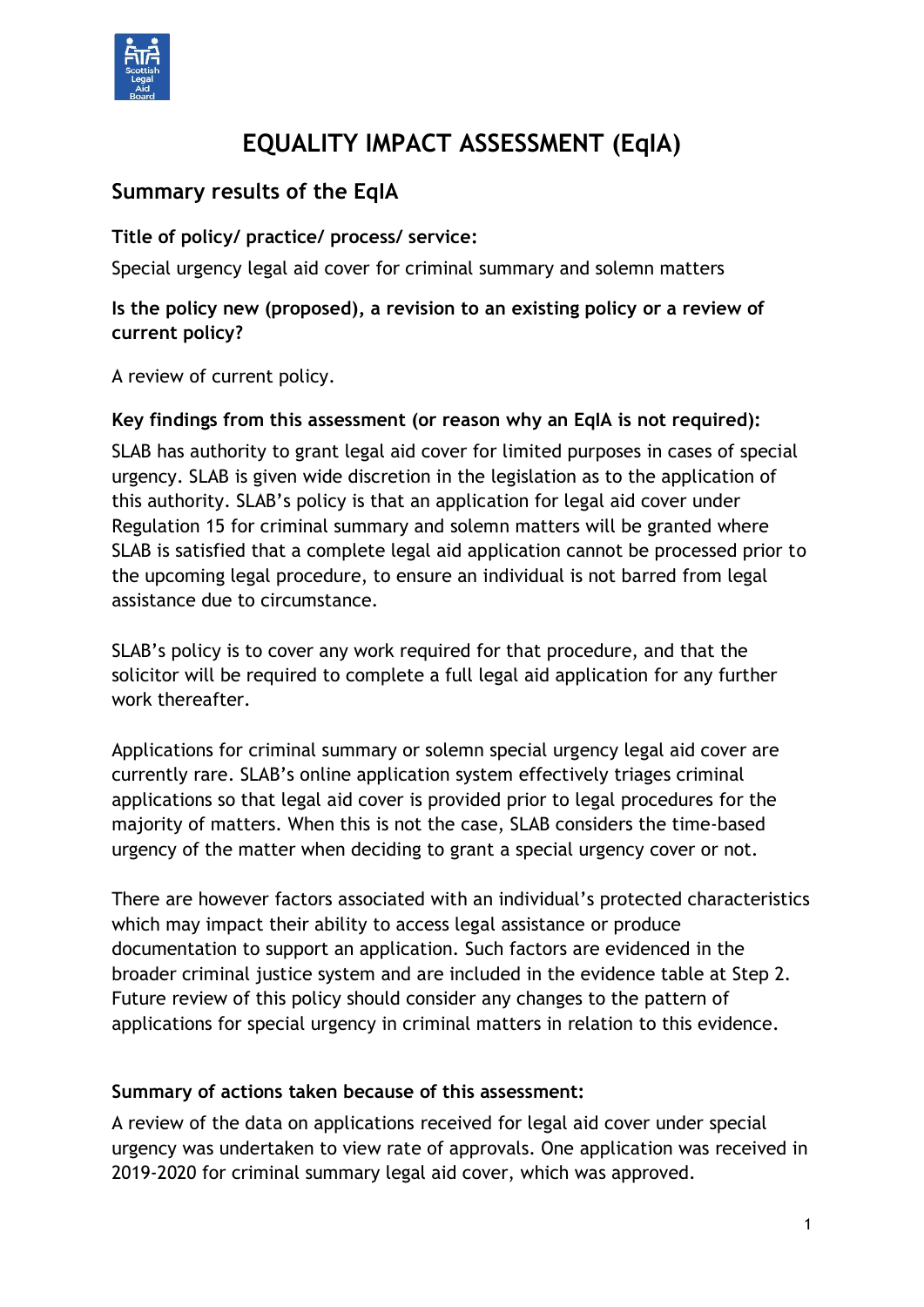

**Ongoing actions beyond implementation include: n/a**

**Lead person(s) for this assessment (job title and department only):**

Policy Development Officer and Policy Projects Manager

**Senior responsible owner agreement that the policy has been fully assessed against the needs of the general duty (job title only):**

Chief Executive

**Publication date (for completion by Communications): 29/10/2020**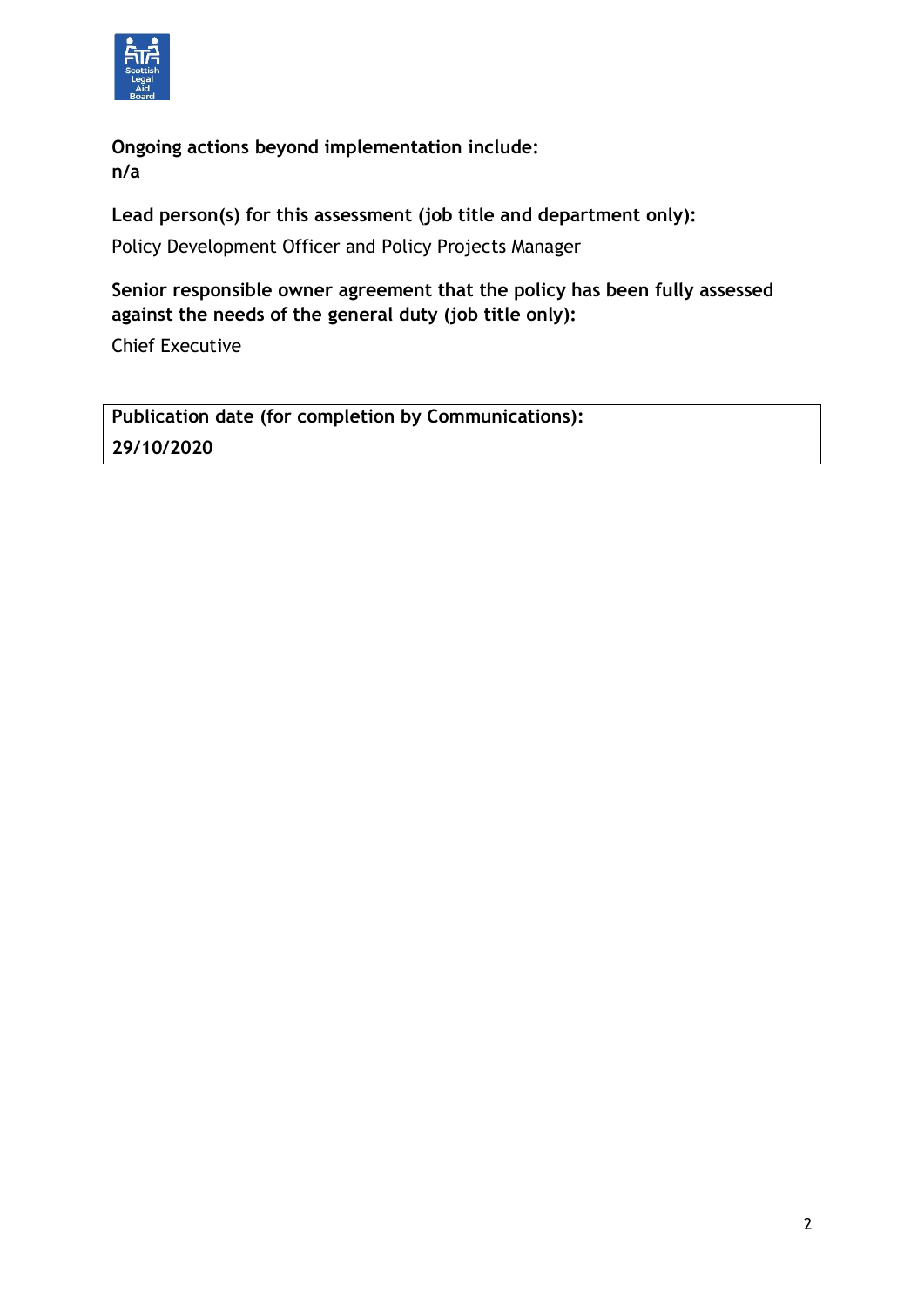

## **Step 1 – Framing the planned change**

Discussing step 1 and step 2 with the Corporate Policy Officer (Equalities) at an early stage will help identify appropriate evidence. This may include support from the wider Policy and Development team.

**1.1 Briefly describe the aims, objectives and purpose of the policy/ practice/ process/ service.** *You can use the information in your project specification, business case etc.* 

The Criminal Legal Aid (Scotland) Regulation 1996 provides SLAB with the authority to make legal aid available on the basis of special urgency in criminal summary and solemn cases, for limited purposes.

This policy outlines SLAB's application of this authority, including the limits placed on work undertaken under this cover.

**1.2 Why is the change required?** *Legislative, routine review etc.*

There is no change – this is a review of current policy.

**1.3 Who is affected by this policy/ practice/ process/ service?** *Be clear about who the 'customer' is.*

The customer in this policy is the applicant. The solicitor assisting the applicant and SLAB staff may also be affected.

**1.4 Policy/ practice/ process/ service implementation date** e.g. *project end date, date new legislation will take effect.*

- N/A This is a review of current policy
- **1.5 What other SLAB policies or projects may be linked to or affected by changes to this policy/ practice/ process/ service?** The EqIA for related policies might help you understand potential impacts, and/ or your findings might be relevant to share. Refer to SLAB's business plan, our current equality outcomes, current project list etc.

This is a standalone policy and decision set.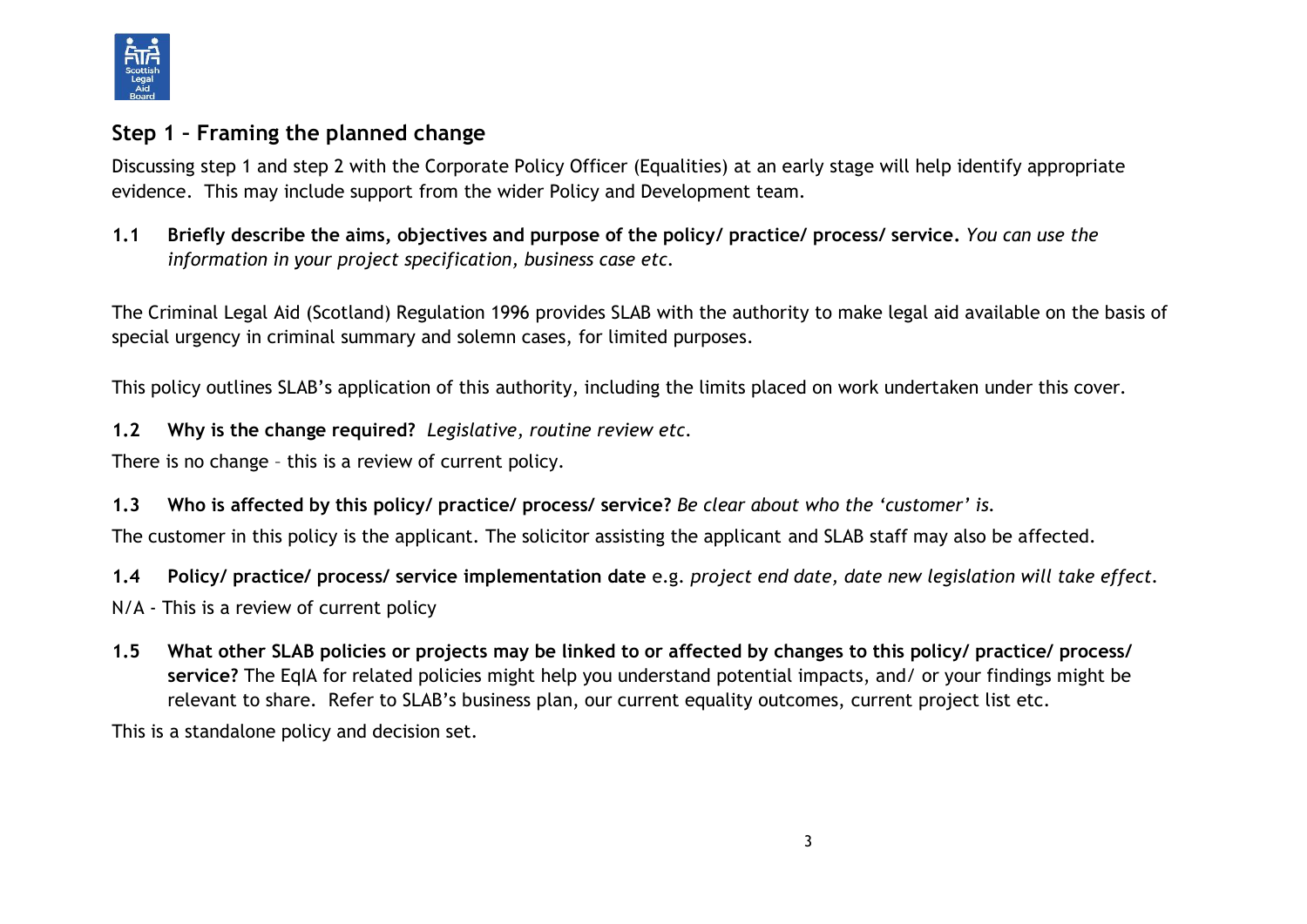

# **Step 2: Consider the available evidence and data relevant to your policy/ practice/ process/ service**

The information you gather in this section will:

- help you to understand the importance of your policy/ practice/ process/ service for different equality groups,
- inform the depth of equality impact assessment you need to do (this should be proportional to the potential impact on equality groups), and
- provide justification and an audit trail behind your decisions, including where it is agreed an equality impact assessment is not required.
- **2.1 What information is available about the experience of each equality group in relation to this policy/ practice/ process/ service?** Stay focused on the topic and scope of your policy/ practice/ process/ service. Does the policy/ practice/ process/ service relate to an area where there are already known inequalities? Refer to the EqIA guidance for sources of evidence.

Note: If you proceed to a full EqIA you should continue to add to this section as you develop the policy/ practice/ process/ service, come across new evidence and/ or **undertake a consultation.**

| <b>Equality</b><br>characteristics | Evidence source (e.g. web<br>link, report, survey,<br>complaint)                                                                    | What does the evidence tell you about the experiences of this group in relation to<br>the policy/ practice/ process/ service? Lack of evidence may suggest a gap in<br>knowledge/ need for consultation (step 3).                                                                                                                                                                                                                                                                                                                                       |
|------------------------------------|-------------------------------------------------------------------------------------------------------------------------------------|---------------------------------------------------------------------------------------------------------------------------------------------------------------------------------------------------------------------------------------------------------------------------------------------------------------------------------------------------------------------------------------------------------------------------------------------------------------------------------------------------------------------------------------------------------|
| Age                                | Research paper: Elements of<br>Psychological Maturity and Its<br>Influence on Antisocial and<br>Criminal Behavior (Sharon<br>Casey) | There may be cognitive and neurological factors impacting a young person's decision-<br>making regarding seeking legal assistance: 'the theoretical explanations that seek to<br>explain adolescent risk-taking and decision-making all share at their core a struggle in<br>the developing adolescent brain between 'motivational drivers' to action, rooted in the<br>intensity of emotional arousal and increased sensitivity to both rewards and social<br>influence, and their 'cognitive control', their ability to inhibit impulsive behaviours, |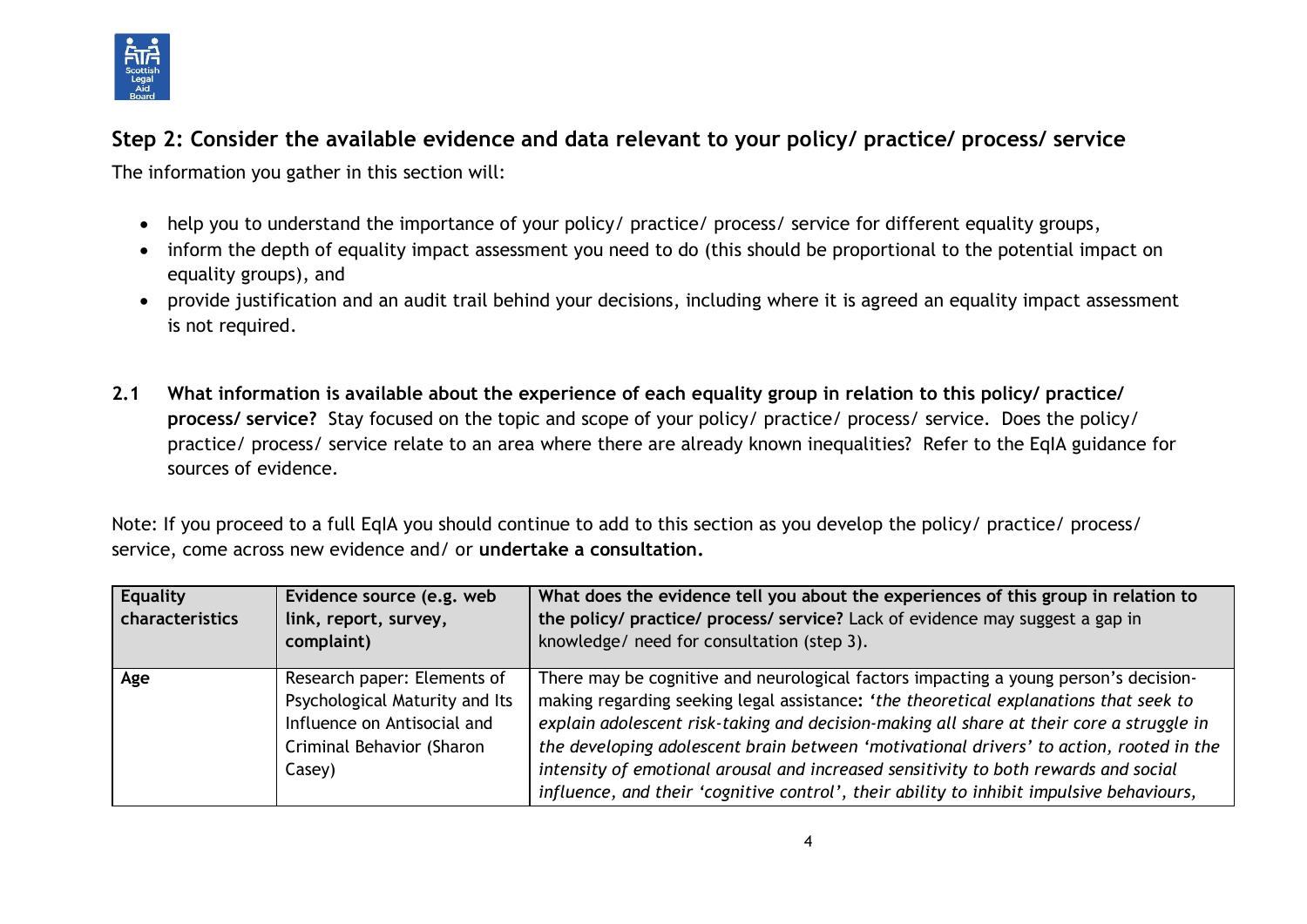

| <b>Equality</b><br>characteristics | Evidence source (e.g. web<br>link, report, survey,<br>complaint)                                                                                                                                             | What does the evidence tell you about the experiences of this group in relation to<br>the policy/ practice/ process/ service? Lack of evidence may suggest a gap in<br>knowledge/ need for consultation (step 3).                                                                                                                                                                                                                                                                               |
|------------------------------------|--------------------------------------------------------------------------------------------------------------------------------------------------------------------------------------------------------------|-------------------------------------------------------------------------------------------------------------------------------------------------------------------------------------------------------------------------------------------------------------------------------------------------------------------------------------------------------------------------------------------------------------------------------------------------------------------------------------------------|
|                                    | Literature Review: The<br>development of cognitive and<br>emotional maturity in<br>adolescents and its relevance<br>in judicial contexts (Scottish<br>Sentencing Court)                                      | pause to consider their decisions and plan their actions.' (Elements of psychological<br>maturity and its influence on antisocial and criminal behaviour)                                                                                                                                                                                                                                                                                                                                       |
| <b>Disability</b>                  | Research briefing: Experiences<br>of people with a learning<br>disability in the Scottish<br>criminal justice system (EHRC)<br>Summary Report: Legally                                                       | Evidence about individuals' with learning disabilities and their capacity to understand<br>what they are required to do in relation to a charge - may cause them to make contact<br>with a solicitor last minute - experiences of people with a learning disability.<br>Lack of specially prepared, accessible and/or easy read information for individuals who<br>are disabled (Criminal Justice Disability Project).                                                                          |
|                                    | <b>Disabled? The Career</b><br><b>Experiences of disabled</b><br>people working in the Legal<br>profession (Professor Deborah<br>Foster; Dr Natasha Hirst)<br>Report: Criminal justice<br>disability project | There is evidence that a high proportion of those who are in contact with criminal<br>justice services have mental health problems and poor physical health. Mental health<br>problems can contribute to delay in taking action or lack of ability to concentrate on a<br>particular problem that may lead to delay in contacting a solicitor. Poor physical health<br>contributes to risk of hospitalisation or other incapacitation that may lead to delay/<br>inability to provide evidence. |
|                                    | Report: Ensuring fairness,<br>creating more<br>accessible services (Law<br>Society)                                                                                                                          |                                                                                                                                                                                                                                                                                                                                                                                                                                                                                                 |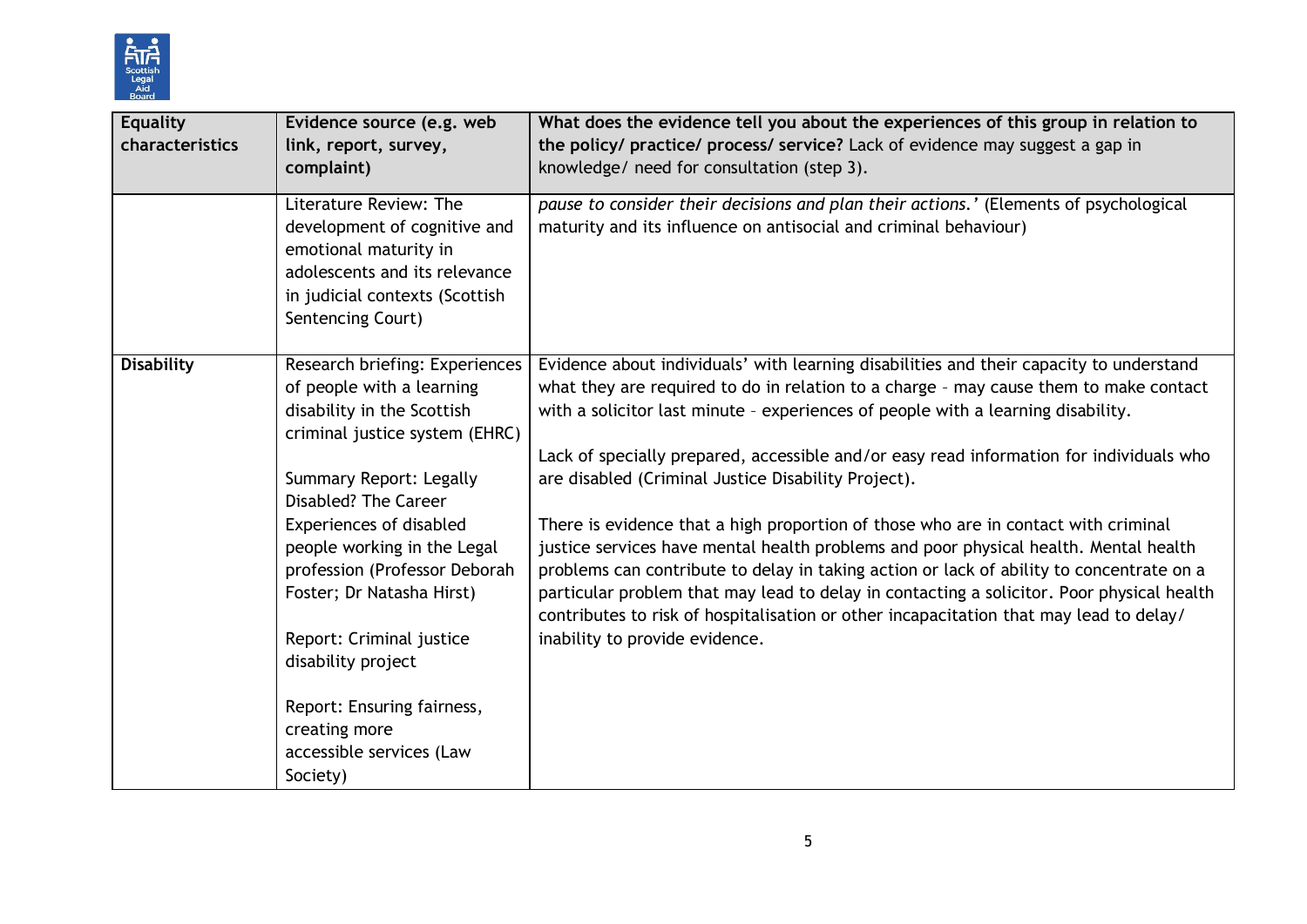

| <b>Equality</b><br>characteristics | Evidence source (e.g. web<br>link, report, survey,<br>complaint)                                                                   | What does the evidence tell you about the experiences of this group in relation to<br>the policy/ practice/ process/ service? Lack of evidence may suggest a gap in<br>knowledge/ need for consultation (step 3). |
|------------------------------------|------------------------------------------------------------------------------------------------------------------------------------|-------------------------------------------------------------------------------------------------------------------------------------------------------------------------------------------------------------------|
|                                    | <b>Summary Report: Reducing</b><br>offending, reducing<br>inequalities (Public Health<br>Scotland)                                 |                                                                                                                                                                                                                   |
| Race                               | Report: Institutional Racism (<br><b>Coalition for Racial Equality</b><br>and Rights)<br>Guide: Unconscious bias (CDO<br>Insights) | Unconscious bias and institutional racism can exist in any organisation. This may lead to<br>staff unconsciously treating people from other cultures differently.                                                 |
|                                    | Guide: Everyday bias (Cook<br>Ross)                                                                                                |                                                                                                                                                                                                                   |
| Sex                                | No evidence found                                                                                                                  |                                                                                                                                                                                                                   |
| Gender<br>Reassignment             | No evidence found                                                                                                                  |                                                                                                                                                                                                                   |
| <b>Sexual orientation</b>          | No evidence found                                                                                                                  |                                                                                                                                                                                                                   |
| <b>Religion or Belief</b>          | No evidence found                                                                                                                  |                                                                                                                                                                                                                   |
| Pregnancy or<br>maternity          | No evidence found                                                                                                                  |                                                                                                                                                                                                                   |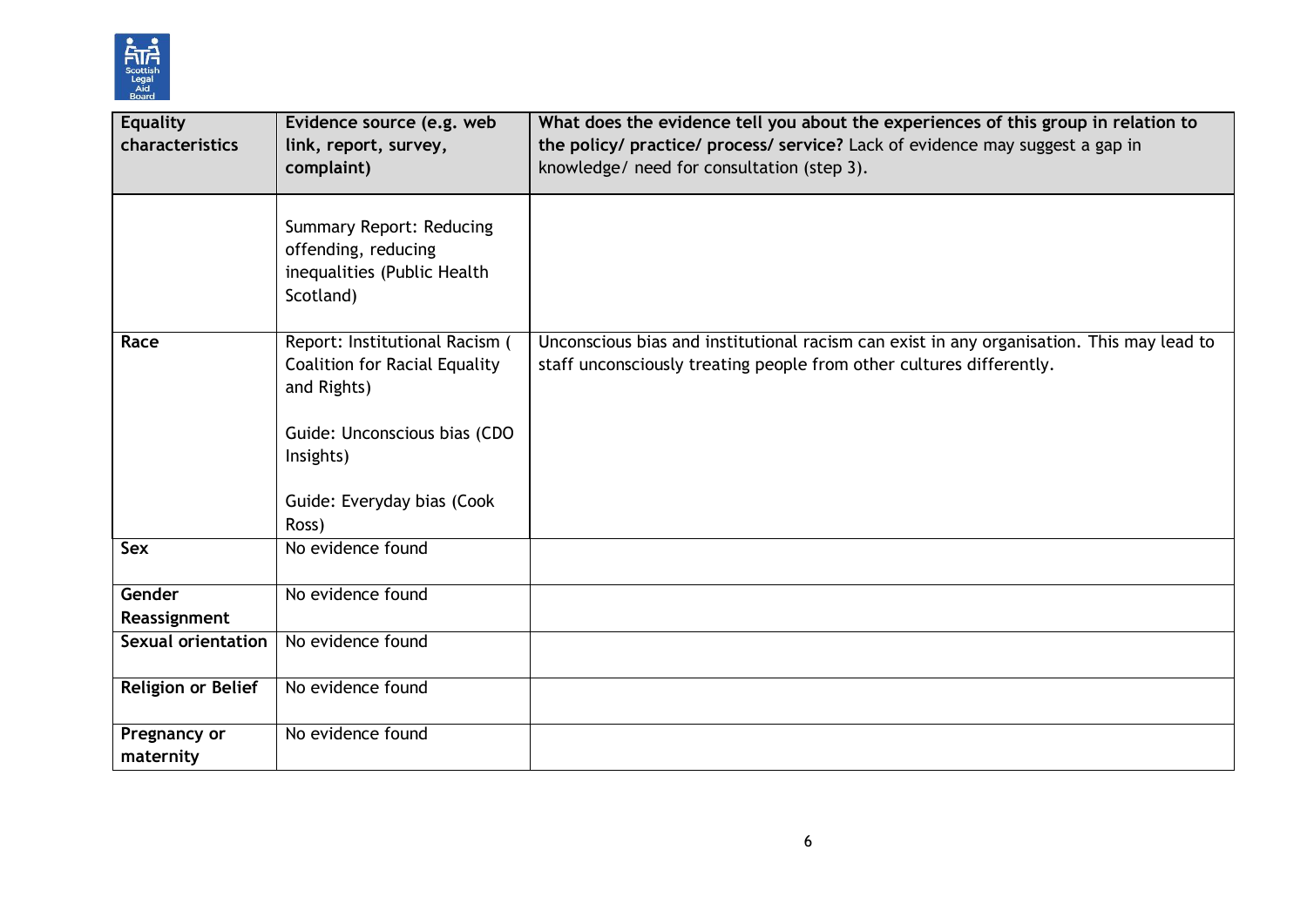

| <b>Equality</b>         | Evidence source (e.g. web       | What does the evidence tell you about the experiences of this group in relation to       |
|-------------------------|---------------------------------|------------------------------------------------------------------------------------------|
| characteristics         | link, report, survey,           | the policy/ practice/ process/ service? Lack of evidence may suggest a gap in            |
|                         | complaint)                      | knowledge/ need for consultation (step 3).                                               |
| Marriage or civil       | No evidence found               |                                                                                          |
| partnership             |                                 |                                                                                          |
| <b>Care Experienced</b> | <b>Summary Report: Reducing</b> | Although less than 1% of all children are in care in Scotland, looked-after children     |
| (corporate              | offending, reducing             | account for more than 25% of all people in prison.                                       |
| parenting duty)         | inequalities (Public Health     |                                                                                          |
|                         | Scotland)                       | Research has found that a high percentage of young people in the criminal justice system |
|                         |                                 | have backgrounds in care and that their experiences within that system are more          |
|                         | SLAB literature review of care  | negative due to their mental health, substance misuse and emotional problems.            |
|                         | experience and legal services   |                                                                                          |

## **2.2 Using the information above and your knowledge of the policy/ practice/ process/ service, summarise your overall assessment of how important and relevant the policy/ practice/ process/ service is likely to be for equality groups.**

The policy is likely to be important to those rare cases where an especially urgent situation occurs in summary and solemn legal aid application processes. The evidence suggests that those in contact with the criminal justice system generally have a range of issues that may impact on their ability to make contact or provide evidence to a deadline.

#### **2.3 Outcome of step 2 and next steps. Complete the table below to inform the next stage of the EqIA process.**

| Outcome of Step 2 following initial evidence gathering and         | Yes/No              | Next steps                                         |
|--------------------------------------------------------------------|---------------------|----------------------------------------------------|
| relevance to equality characteristics                              | $(Y \text{ or } N)$ |                                                    |
| There is no relevance to equality or our corporate parenting       | N                   | Proceed to Step 5: agree with decision makers      |
| duties                                                             |                     | that no EqIA is required based on current evidence |
| There is relevance to some or all of the equality groups and/      |                     | Proceed to Step 3: complete full EqIA              |
| or our corporate parenting duties                                  |                     |                                                    |
| It is unclear if there is relevance to some or all of the equality |                     | Proceed to Step 3: complete full EqIA              |
| groups and/ or our corporate parenting duties                      |                     |                                                    |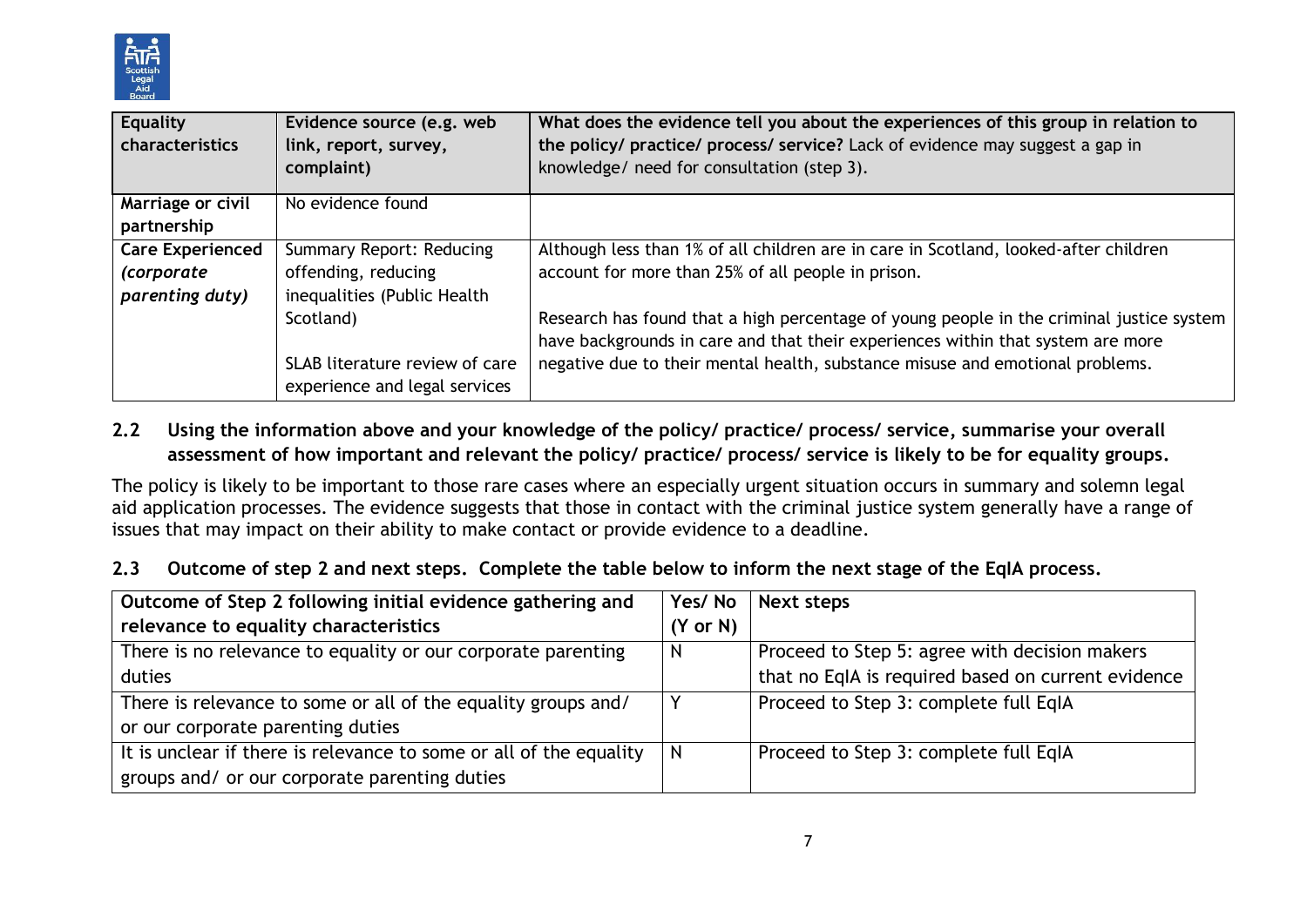

## **Step 3 – stakeholder involvement and consultation**

This step will help you to address any gaps in evidence identified in Step 2. Speaking to people who will be affected by your policy/ practice/ process/ service can help clarify the impact it will have on different equality groups.

**Remember that sufficient evidence is required for you to show 'due regard' to the likely or actual impact of your policy/ practice/ process/ service on equality groups. An inadequate analysis in an assessment may mean failure to meet the general duty**.

The Policy and Development team can help to identify appropriate ways to engage with external groups or to undertake research to fill evidence gaps.

**3.1 Do you/did you have any consultation or involvement planned for this policy/ practice/ process/ service?**  No

**3.2 List all the stakeholder groups that you will talk to about this policy/ practice/ process/ service.** 

**n/a**

**3.3 What did you learn from the consultation/ involvement? Remember to record relevant actions in the assessment action log.**

**n/a**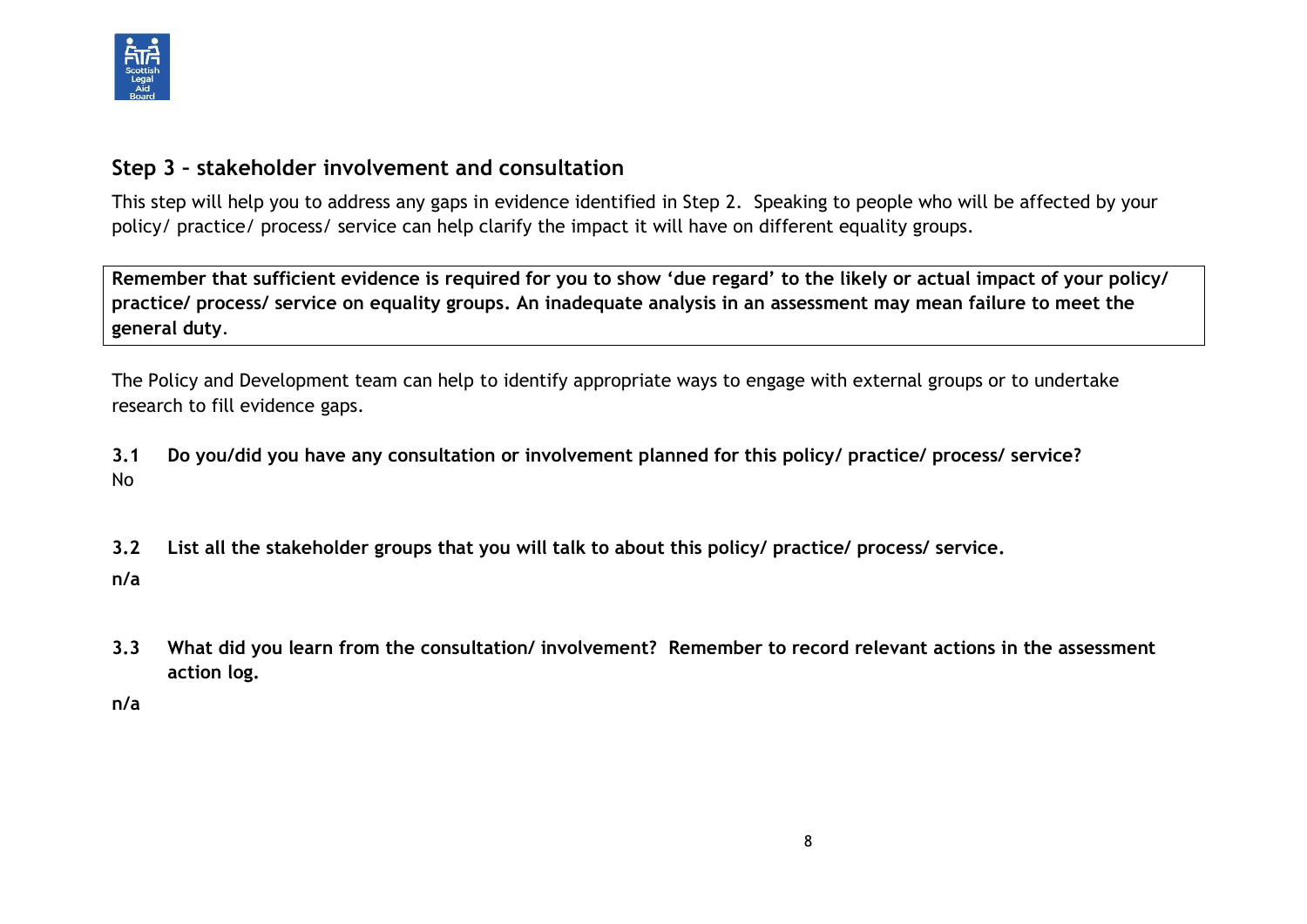

# **Step 4 - Impact on equality groups and steps to address these**

You must consider the three aims of the general duty for each protected characteristic. The following questions will help:

- **Is there potential for discrimination, victimisation, harassment or other unlawful conduct that is prohibited under the Equality Act 2010?** How will this be mitigated?
- **Is there potential to advance equality of opportunity between people who share a characteristic and those who do not?** How can this be achieved?
- **Is there potential for developing good relations between people who share a relevant protected characteristic and those who do not?** How can this be achieved?
- **4.1 Does the policy/ practice/ process/ service have any impacts (whether intended or unintended, positive or negative) on any of the equality characteristics?**

In the tables below, record the impact of the policy/ practice/ process/ service, as it is planned or as it operates, might have on each equality characteristic and describe what changes in policy/ practice/ process/ service or actions will be required to mitigate that impact. Copy any actions across to the project action log.

| Age                      | Place 'X' in the relevant box(es) |                 |           | Describe the changes or actions (if any) you plan to take.      |
|--------------------------|-----------------------------------|-----------------|-----------|-----------------------------------------------------------------|
|                          | <b>Positive</b>                   | <b>Negative</b> | <b>No</b> | E.g. to mitigate any impact, maximise the positive impact, or   |
|                          | impact                            | impact          | impact    | record your justification to not make changes despite the       |
|                          |                                   |                 |           | potential for adverse impact.                                   |
| potential for            |                                   |                 | Χ         | The policy is permissive. At this stage of the review we note   |
| discrimination           |                                   |                 |           | that the policy is currently as open as possible, balancing the |
|                          |                                   |                 |           | needs of people and supporting them into full legal aid where   |
|                          |                                   |                 |           | possible. The impacts of the policy will be monitored.          |
| potential for developing |                                   |                 | Χ         |                                                                 |
| good relations           |                                   |                 |           |                                                                 |
| potential to advance     |                                   |                 | X         | We will monitor special urgency applications for summary and    |
| equality of opportunity  |                                   |                 |           | solemn legal aid in order to inform a future review.            |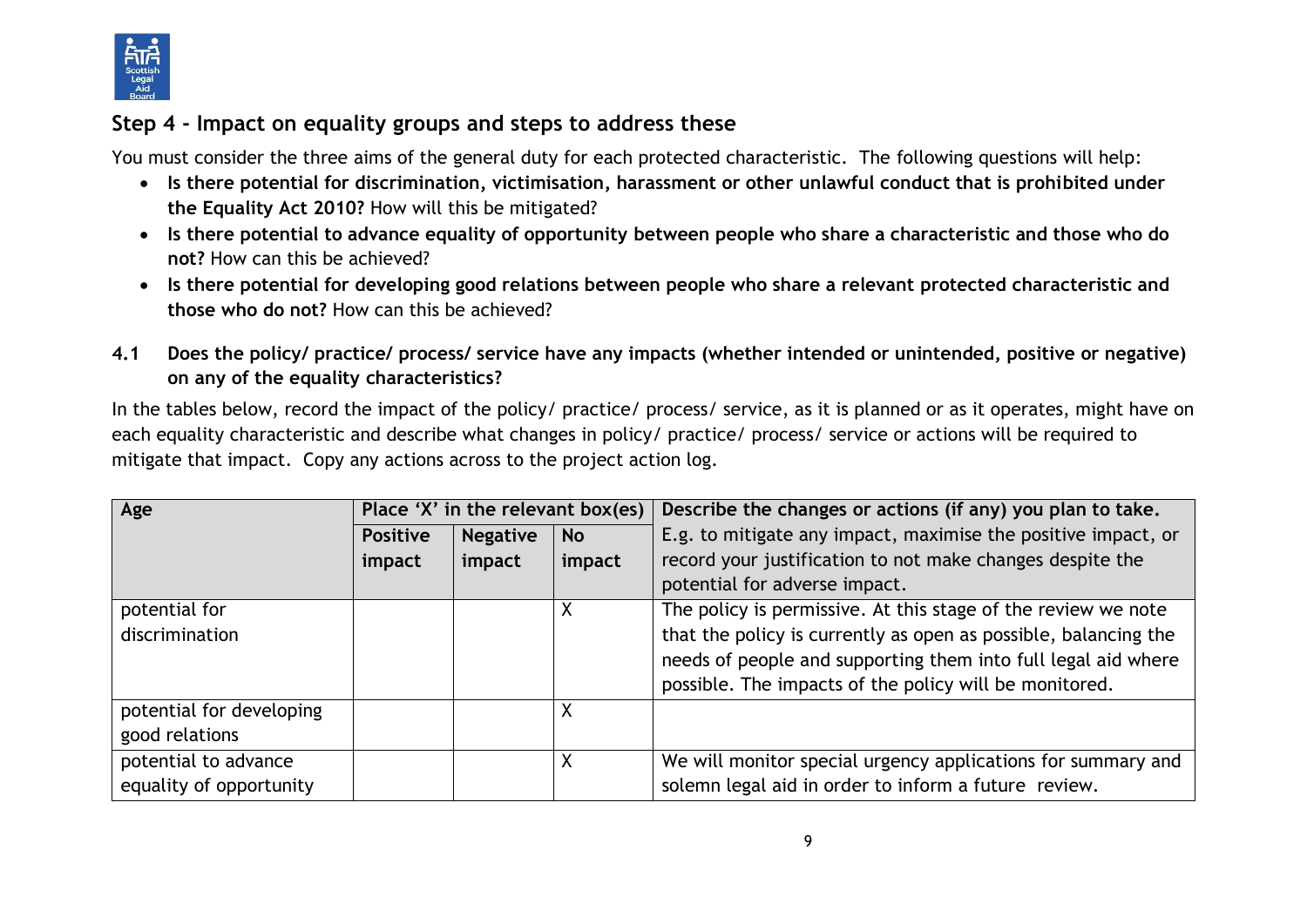

| Sex                      | Place 'X' in the relevant box(es) |                 |           | Describe the changes or actions (if any) you plan to take.    |
|--------------------------|-----------------------------------|-----------------|-----------|---------------------------------------------------------------|
|                          | <b>Positive</b>                   | <b>Negative</b> | <b>No</b> | E.g. to mitigate any impact, maximise the positive impact, or |
|                          | impacts                           | impacts         | impact    | record your justification to not make changes despite the     |
|                          |                                   |                 |           | potential for adverse impact.                                 |
| potential for            |                                   |                 |           |                                                               |
| discrimination           |                                   |                 |           |                                                               |
| potential for developing |                                   |                 |           |                                                               |
| good relations           |                                   |                 |           |                                                               |
| potential to advance     |                                   |                 | Χ         |                                                               |
| equality of opportunity  |                                   |                 |           |                                                               |
|                          |                                   |                 |           |                                                               |

| <b>Disability</b><br>Place 'X' in the relevant box(es) |                 |                 | Describe the changes or actions (if any) you plan to take. |                                                                 |
|--------------------------------------------------------|-----------------|-----------------|------------------------------------------------------------|-----------------------------------------------------------------|
|                                                        | <b>Positive</b> | <b>Negative</b> | No impact                                                  | E.g. to mitigate any impact, maximise the positive impact, or   |
|                                                        | impacts         | impacts         |                                                            | record your justification to not make changes despite the       |
|                                                        |                 |                 |                                                            | potential for adverse impact.                                   |
| potential for                                          |                 |                 | X                                                          | The policy is permissive. At this stage of the review we note   |
| discrimination                                         |                 |                 |                                                            | that the policy is currently as open as possible, balancing the |
|                                                        |                 |                 |                                                            | needs of people and supporting them into full legal aid where   |
|                                                        |                 |                 |                                                            | possible. The impacts of the policy will be monitored.          |
| potential for                                          |                 |                 | X                                                          |                                                                 |
| developing good                                        |                 |                 |                                                            |                                                                 |
| relations                                              |                 |                 |                                                            |                                                                 |
| potential to advance                                   |                 |                 | X                                                          | We will monitor special urgency applications for summary and    |
| equality of opportunity                                |                 |                 |                                                            | solemn legal aid in order to inform a future review.            |
|                                                        |                 |                 |                                                            |                                                                 |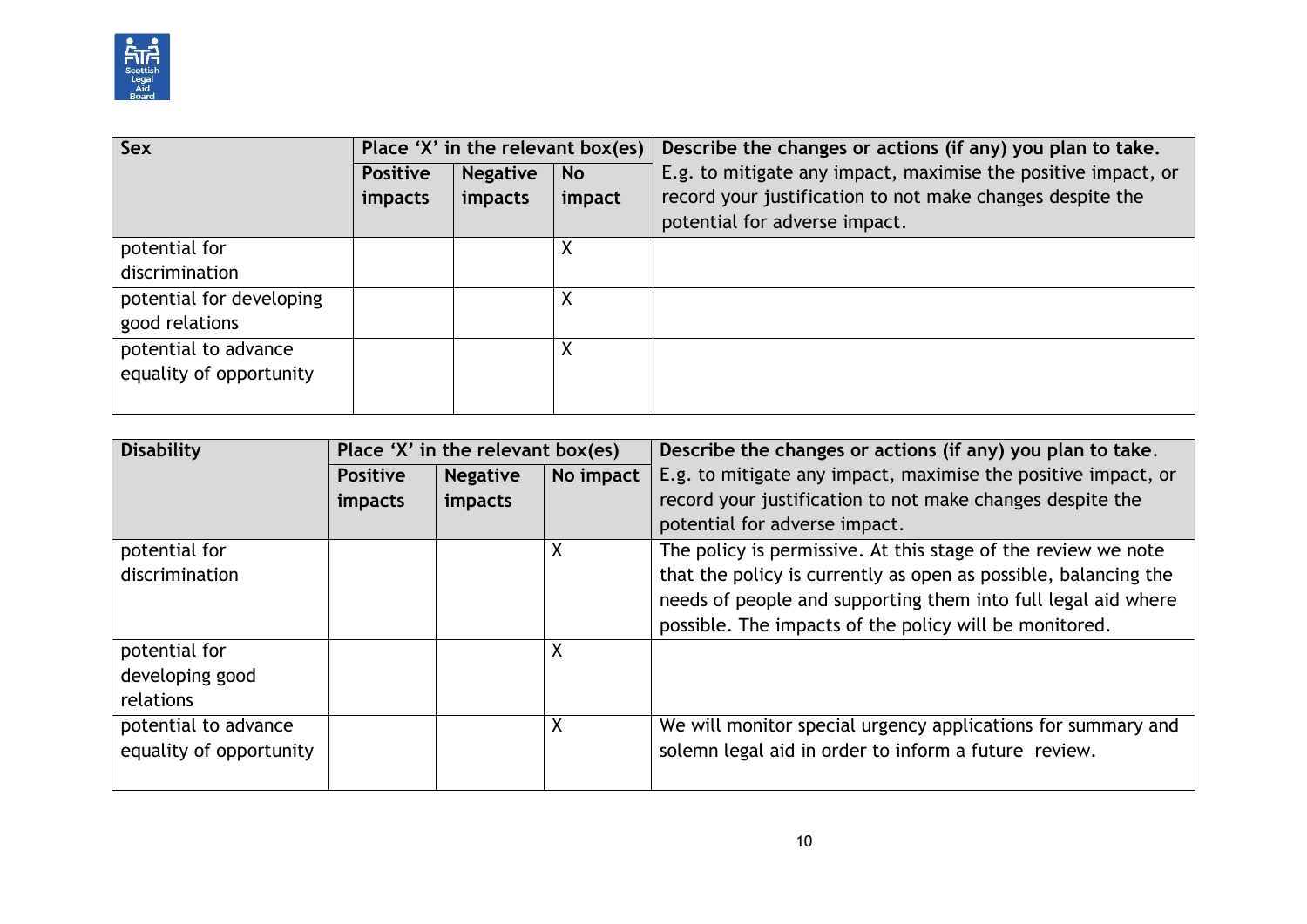

| <b>Gender Reassignment</b> | Place 'X' in the relevant box(es) |                 |           | Describe the changes or actions (if any) you plan to take.    |
|----------------------------|-----------------------------------|-----------------|-----------|---------------------------------------------------------------|
|                            | <b>Positive</b>                   | <b>Negative</b> | No impact | E.g. to mitigate any impact, maximise the positive impact, or |
|                            | impacts                           | impacts         |           | record your justification to not make changes despite the     |
|                            |                                   |                 |           | potential for adverse impact.                                 |
| potential for              |                                   |                 | Χ         |                                                               |
| discrimination             |                                   |                 |           |                                                               |
| potential for              |                                   |                 | X         |                                                               |
| developing good            |                                   |                 |           |                                                               |
| relations                  |                                   |                 |           |                                                               |
| potential to advance       |                                   |                 | Χ         |                                                               |
| equality of opportunity    |                                   |                 |           |                                                               |
|                            |                                   |                 |           |                                                               |

| Race<br>Place 'X' in the relevant box(es) |                 |                 | Describe the changes or actions (if any) you plan to take. |                                                                 |
|-------------------------------------------|-----------------|-----------------|------------------------------------------------------------|-----------------------------------------------------------------|
|                                           | <b>Positive</b> | <b>Negative</b> | No impact                                                  | E.g. to mitigate any impact, maximise the positive impact, or   |
|                                           | impacts         | impacts         |                                                            | record your justification to not make changes despite the       |
|                                           |                 |                 |                                                            | potential for adverse impact.                                   |
| potential for                             |                 |                 | X                                                          | The policy is permissive. At this stage of the review we note   |
| discrimination                            |                 |                 |                                                            | that the policy is currently as open as possible, balancing the |
|                                           |                 |                 |                                                            | needs of people and supporting them into full legal aid where   |
|                                           |                 |                 |                                                            | possible. The impacts of the policy will be monitored           |
| potential for                             |                 |                 | $\boldsymbol{\mathsf{X}}$                                  |                                                                 |
| developing good                           |                 |                 |                                                            |                                                                 |
| relations                                 |                 |                 |                                                            |                                                                 |
| potential to advance                      |                 |                 | $\boldsymbol{\mathsf{X}}$                                  | We will monitor special urgency applications for summary and    |
| equality of opportunity                   |                 |                 |                                                            | solemn legal aid in order to inform a future review.            |
|                                           |                 |                 |                                                            |                                                                 |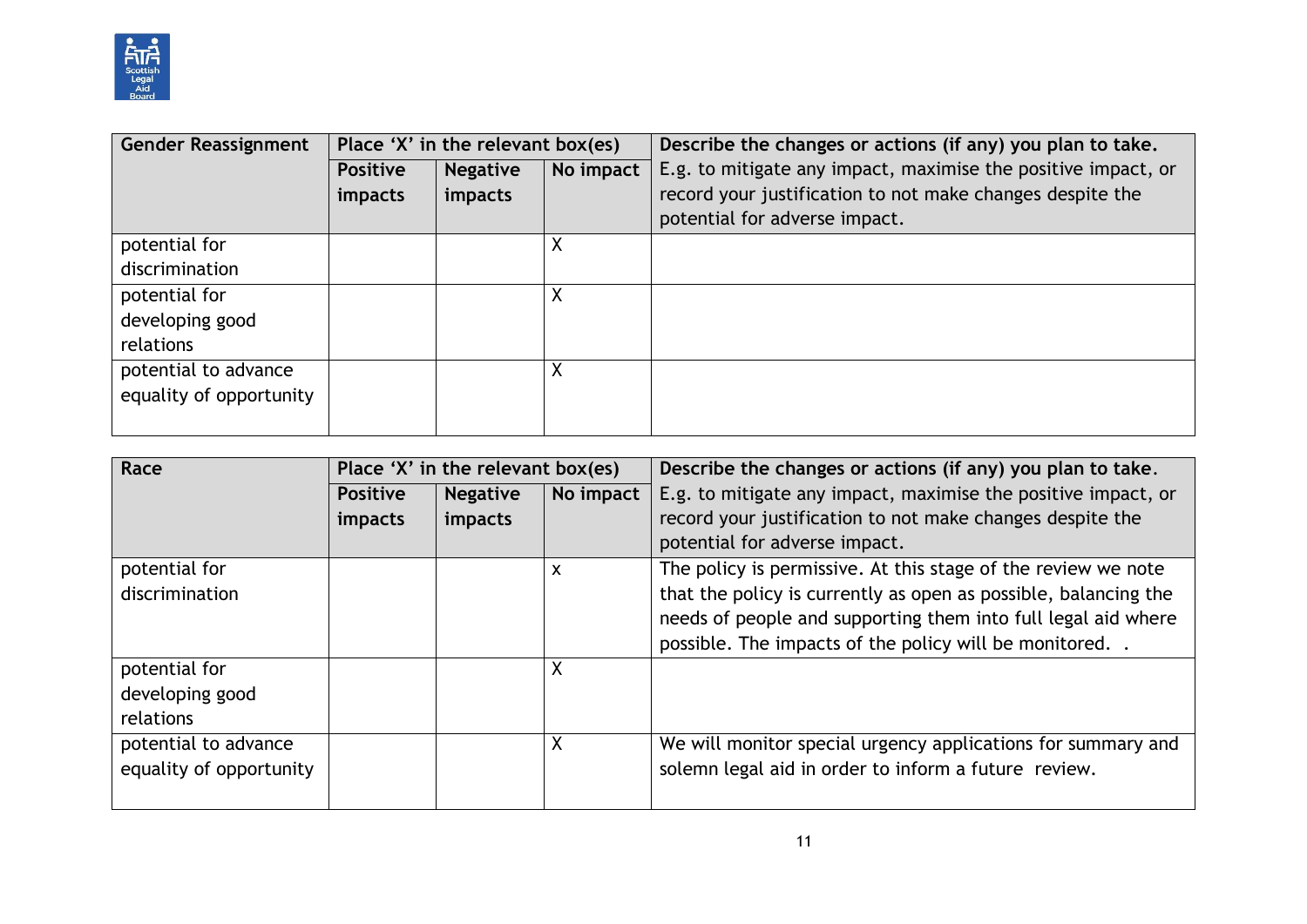

| <b>Religion or Belief</b> | Place 'X' in the relevant box(es) |                 |           | Describe the changes or actions (if any) you plan to take.    |
|---------------------------|-----------------------------------|-----------------|-----------|---------------------------------------------------------------|
|                           | <b>Positive</b>                   | <b>Negative</b> | No impact | E.g. to mitigate any impact, maximise the positive impact, or |
|                           | <i>impacts</i>                    | impacts         |           | record your justification to not make changes despite the     |
|                           |                                   |                 |           | potential for adverse impact.                                 |
| potential for             |                                   |                 | Χ         |                                                               |
| discrimination            |                                   |                 |           |                                                               |
| potential for             |                                   |                 | X         |                                                               |
| developing good           |                                   |                 |           |                                                               |
| relations                 |                                   |                 |           |                                                               |
| potential to advance      |                                   |                 | X         |                                                               |
| equality of opportunity   |                                   |                 |           |                                                               |
|                           |                                   |                 |           |                                                               |

| <b>Sexual Orientation</b> | Place 'X' in the relevant box(es) |                 |           | Describe the changes or actions (if any) you plan to take.    |
|---------------------------|-----------------------------------|-----------------|-----------|---------------------------------------------------------------|
|                           | <b>Positive</b>                   | <b>Negative</b> | No impact | E.g. to mitigate any impact, maximise the positive impact, or |
|                           | <i>impacts</i>                    | impacts         |           | record your justification to not make changes despite the     |
|                           |                                   |                 |           | potential for adverse impact.                                 |
| potential for             |                                   |                 | X         |                                                               |
| discrimination            |                                   |                 |           |                                                               |
| potential for             |                                   |                 | Χ         |                                                               |
| developing good           |                                   |                 |           |                                                               |
| relations                 |                                   |                 |           |                                                               |
| potential to advance      |                                   |                 | Χ         |                                                               |
| equality of opportunity   |                                   |                 |           |                                                               |
|                           |                                   |                 |           |                                                               |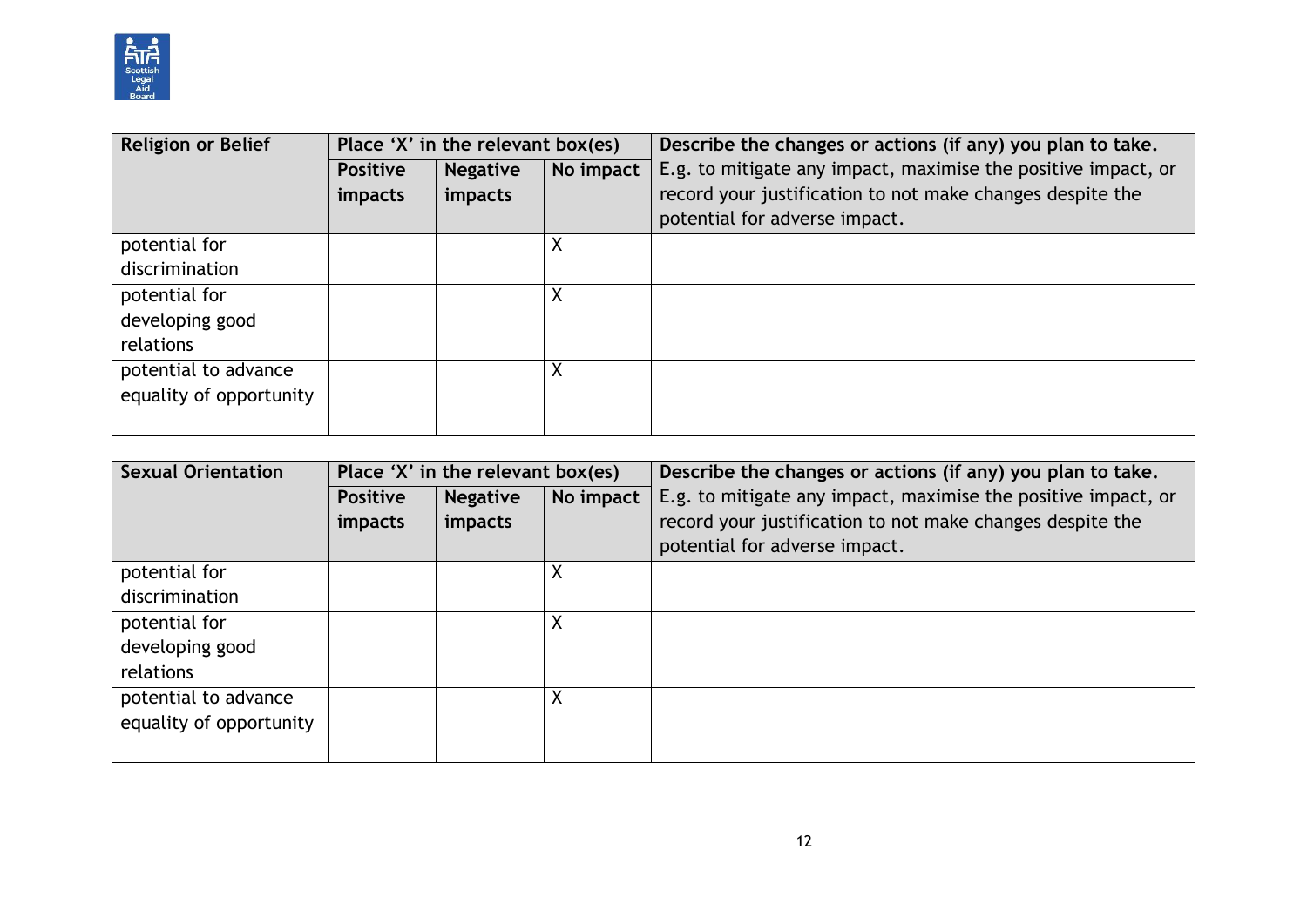

| Pregnancy & Maternity   | Place 'X' in the relevant box(es) |                 |           | Describe the changes or actions (if any) you plan to take.    |  |
|-------------------------|-----------------------------------|-----------------|-----------|---------------------------------------------------------------|--|
|                         | <b>Positive</b>                   | <b>Negative</b> | No impact | E.g. to mitigate any impact, maximise the positive impact, or |  |
|                         | <i>impacts</i>                    | impacts         |           | record your justification to not make changes despite the     |  |
|                         |                                   |                 |           | potential for adverse impact.                                 |  |
| potential for           |                                   |                 |           |                                                               |  |
| discrimination          |                                   |                 |           |                                                               |  |
| potential for           |                                   |                 | Χ         |                                                               |  |
| developing good         |                                   |                 |           |                                                               |  |
| relations               |                                   |                 |           |                                                               |  |
| potential to advance    |                                   |                 |           |                                                               |  |
| equality of opportunity |                                   |                 |           |                                                               |  |
|                         |                                   |                 |           |                                                               |  |

| Marriage & Civil        | Place 'X' in the relevant box(es) |                 |           | Describe the changes or actions (if any) you plan to take.    |  |
|-------------------------|-----------------------------------|-----------------|-----------|---------------------------------------------------------------|--|
| Partnership             | <b>Positive</b>                   | <b>Negative</b> | No impact | E.g. to mitigate any impact, maximise the positive impact, or |  |
|                         | impacts                           | impacts         |           | record your justification to not make changes despite the     |  |
|                         |                                   |                 |           | potential for adverse impact.                                 |  |
| potential for           |                                   |                 | Χ         |                                                               |  |
| discrimination          |                                   |                 |           |                                                               |  |
| potential for           |                                   |                 | ν<br>ᄉ    |                                                               |  |
| developing good         |                                   |                 |           |                                                               |  |
| relations               |                                   |                 |           |                                                               |  |
| potential to advance    |                                   |                 | $\lambda$ |                                                               |  |
| equality of opportunity |                                   |                 |           |                                                               |  |
|                         |                                   |                 |           |                                                               |  |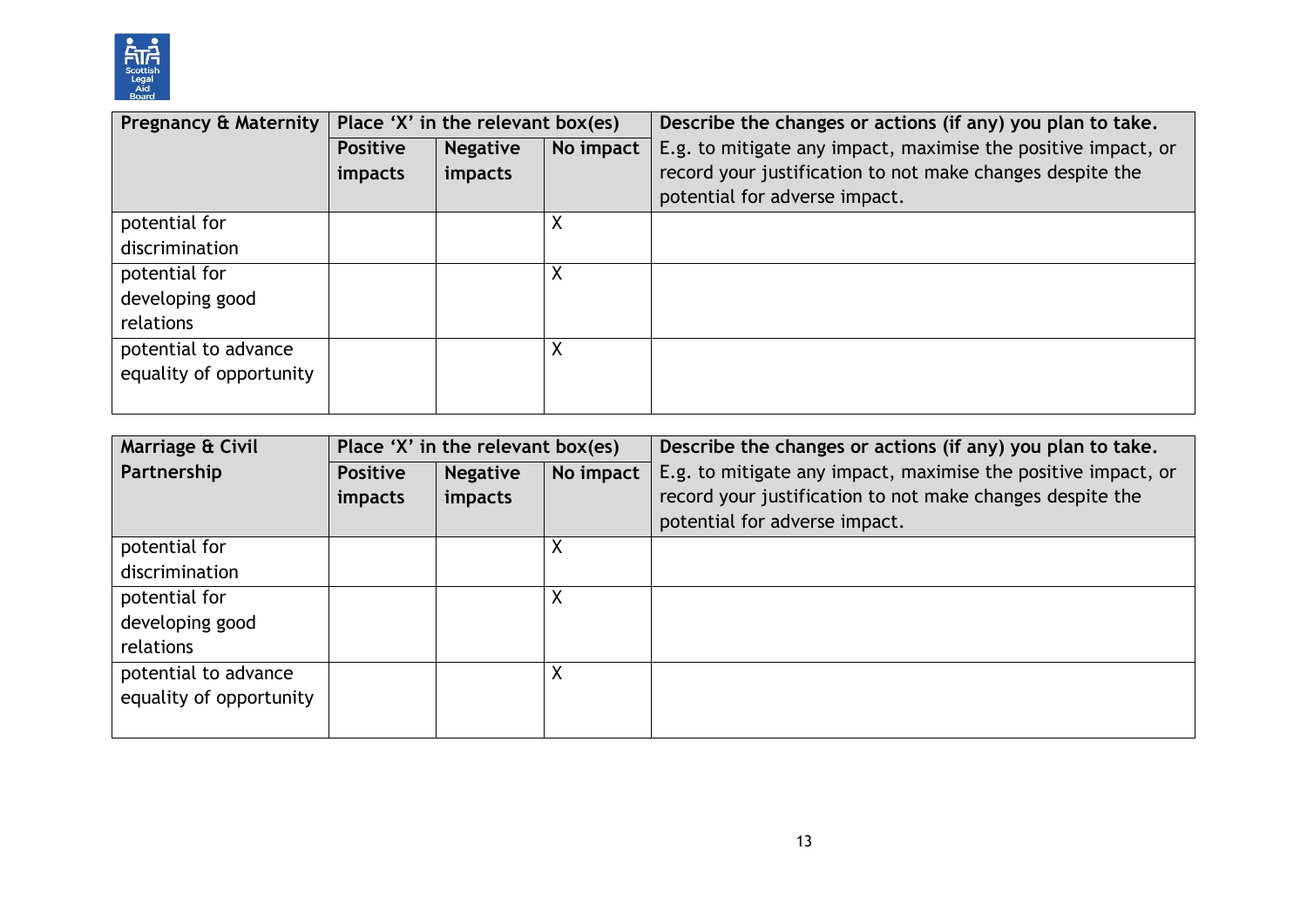

| <b>Care experienced</b> | Place 'X' in the relevant box(es) |                 |           | Describe the changes or actions (if any) you plan to take.      |  |
|-------------------------|-----------------------------------|-----------------|-----------|-----------------------------------------------------------------|--|
| young people            | <b>Positive</b>                   | <b>Negative</b> | No impact | E.g. to mitigate any impact, maximise the positive impact, or   |  |
|                         | impacts                           | impacts         |           | record your justification to not make changes despite the       |  |
|                         |                                   |                 |           | potential for adverse impact.                                   |  |
| potential for           |                                   |                 | X         | The policy is permissive. At this stage of the review we note   |  |
| discrimination          |                                   |                 |           | that the policy is currently as open as possible, balancing the |  |
|                         |                                   |                 |           | needs of people and supporting them into full legal aid where   |  |
|                         |                                   |                 |           | possible. The impacts of the policy will be monitored.          |  |
| potential for           |                                   |                 | X         |                                                                 |  |
| developing good         |                                   |                 |           |                                                                 |  |
| relations               |                                   |                 |           |                                                                 |  |
| potential to advance    |                                   |                 | X         | We will monitor special urgency applications for summary and    |  |
| equality of opportunity |                                   |                 |           | solemn legal aid in order to inform a future review.            |  |
|                         |                                   |                 |           |                                                                 |  |

Describe how the assessment so far might affect other areas of this policy/ practice/ process/ service and/ or project timeline?

Examples of the items you should consider here include, but are not limited to:

- **Procurement criteria**: does you assessment indicate you should include equality as part of the technical specification for any current, or future, procurement process?
- **Communication plan/ products**: do you need to communicate with people affected by this policy/ practice/ service/ process in a specific format (e.g. audio, subtitled video, different languages) or do you need help from other organisations to reach people (e.g. representative organisations, the Law Society of Scotland)? This might apply to public information, leaflets, or targeted promotion of a change to particular customer groups.
- **Cost**: do you propose any actions because of this assessment which will incur additional cost?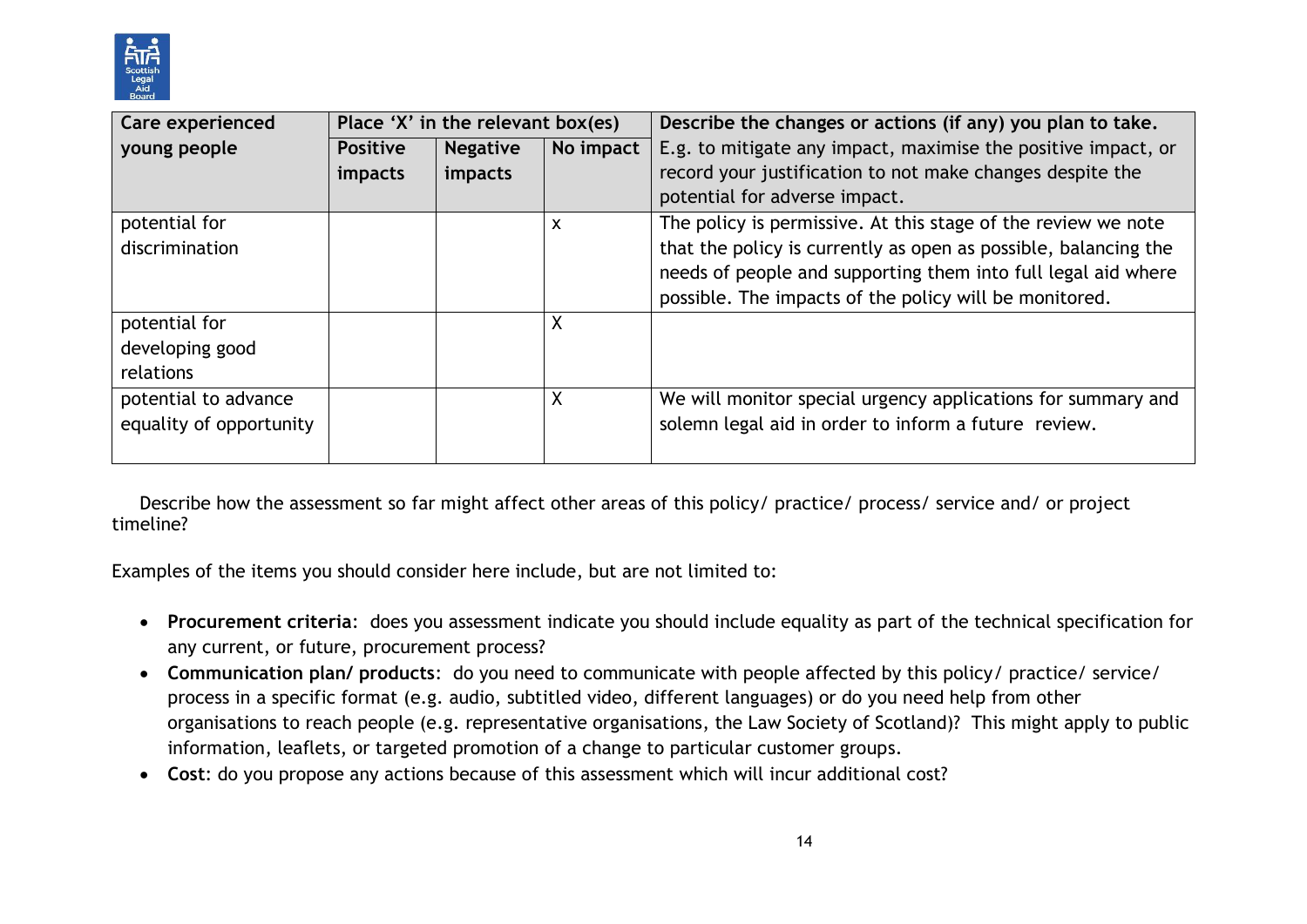

- **Resources**: do the actions you propose require additional or specialist resource to deliver them?
- **Timing**: will you need to build more time into the project plan to undertake research, consultat or to complete any actions identified in this assessment?
- **4.2 Having considered the potential or actual impacts of your policy/ practice/ process/ service on equality groups, you should now record the outcome of this assessment below**. Choose from one of the following (mark with an X or delete as appropriate):

| Please       | Implications for the policy/ practice/ process/ service                                                            |
|--------------|--------------------------------------------------------------------------------------------------------------------|
| select $(X)$ |                                                                                                                    |
|              | No major change                                                                                                    |
| χ            | Your assessment demonstrates that the policy/ practice/ process/ service is robust. The evidence shows no          |
|              | potential for unlawful discrimination and that you have taken all opportunities to advance equality of opportunity |
|              | and foster good relations, subject to continuing monitoring and review.                                            |
|              | Adjust the policy/ practice/ process/ service                                                                      |
|              | You need to take steps to remove any barriers, to better advance equality of to foster good relations. You have    |
|              | set actions to address this and have clear ways of monitoring the impact of the policy/ practice/ process/ service |
|              | when implemented.                                                                                                  |
|              | Continue the policy/ practice/ process/ service with adverse impact                                                |
|              | The policy/ practice/ process/ service will continue despite the potential for adverse impact. You have justified  |
|              | this with this assessment and shown how this decision is compatible with our obligations under the public sector   |
|              | equality duty. When you believe any discrimination can be objectively justified you must record in this            |
|              | assessment what this is and how the decision was reached.                                                          |
|              | Stop and remove the policy/ practice/ process/ service                                                             |
|              | The policy/ practice/ process/ service will not be implemented due to adverse effects that are not justified and   |
|              | cannot be mitigated.                                                                                               |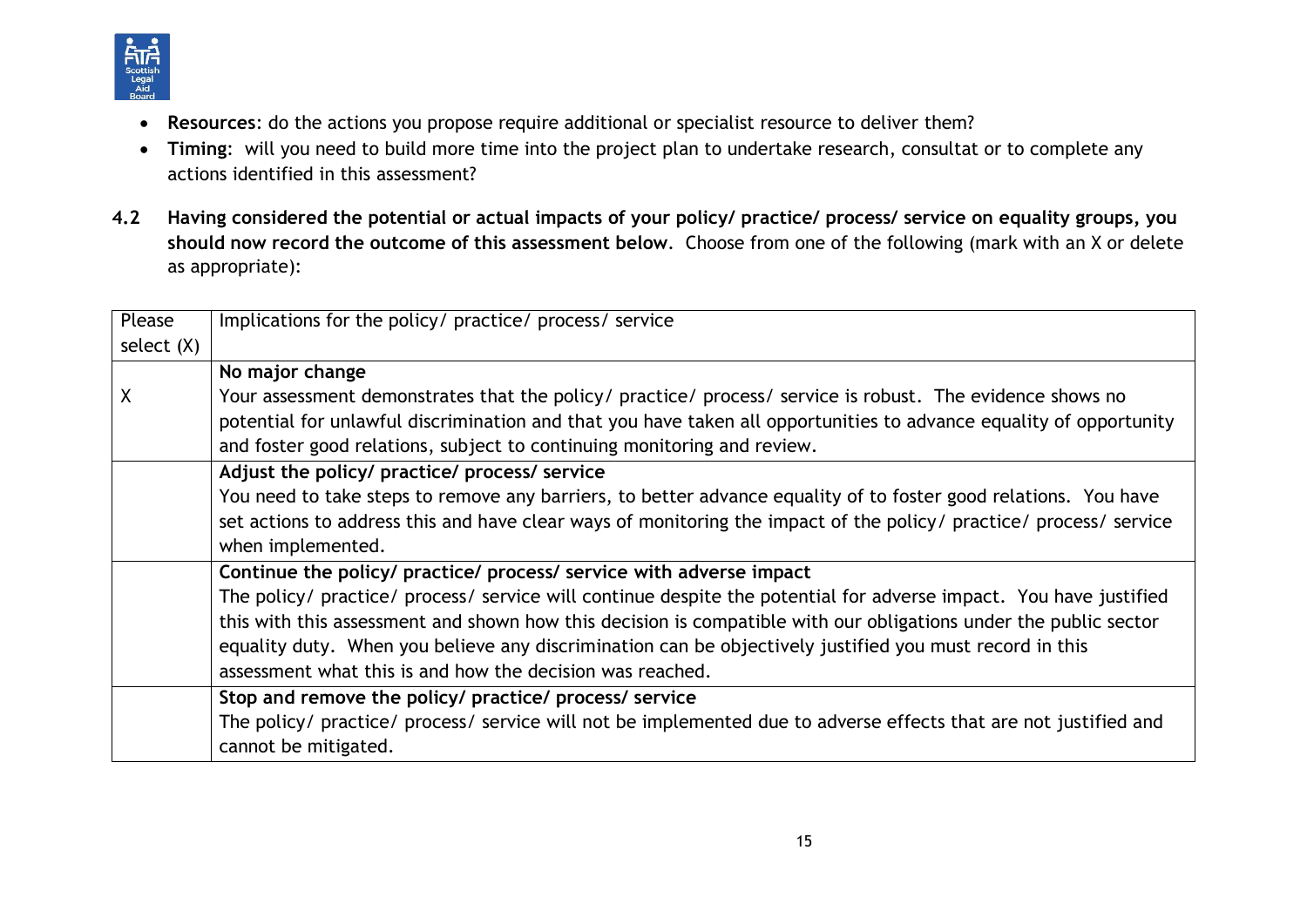

## **Step 5 - Discuss and review the assessment with decision makers and governance structures**

You **must** discuss the findings of this assessment with senior decision makers during the lifetime of the project/ review and before you finalise the assessment. Relevant groups include, but are not limited to, a Project Board, Executive Team or Board members. EqIA should be on every project board agenda therefore only note dates where key decisions have been made (e.g. draft EqIA sign off, discussion about consultation response).

**5.1 Record details of the groups you report to about this policy/ practice/ process/ service and impact assessment.**  Include t**he date you presented progress** to each group and an **extract from the minutes** to reflect the discussion.

Executive Team: 28 May 2020 Executive Team considered that SLAB could address the equalities impacts of this settled policy at this stage.

Executive Team: 15 October 2020 EqIA approved.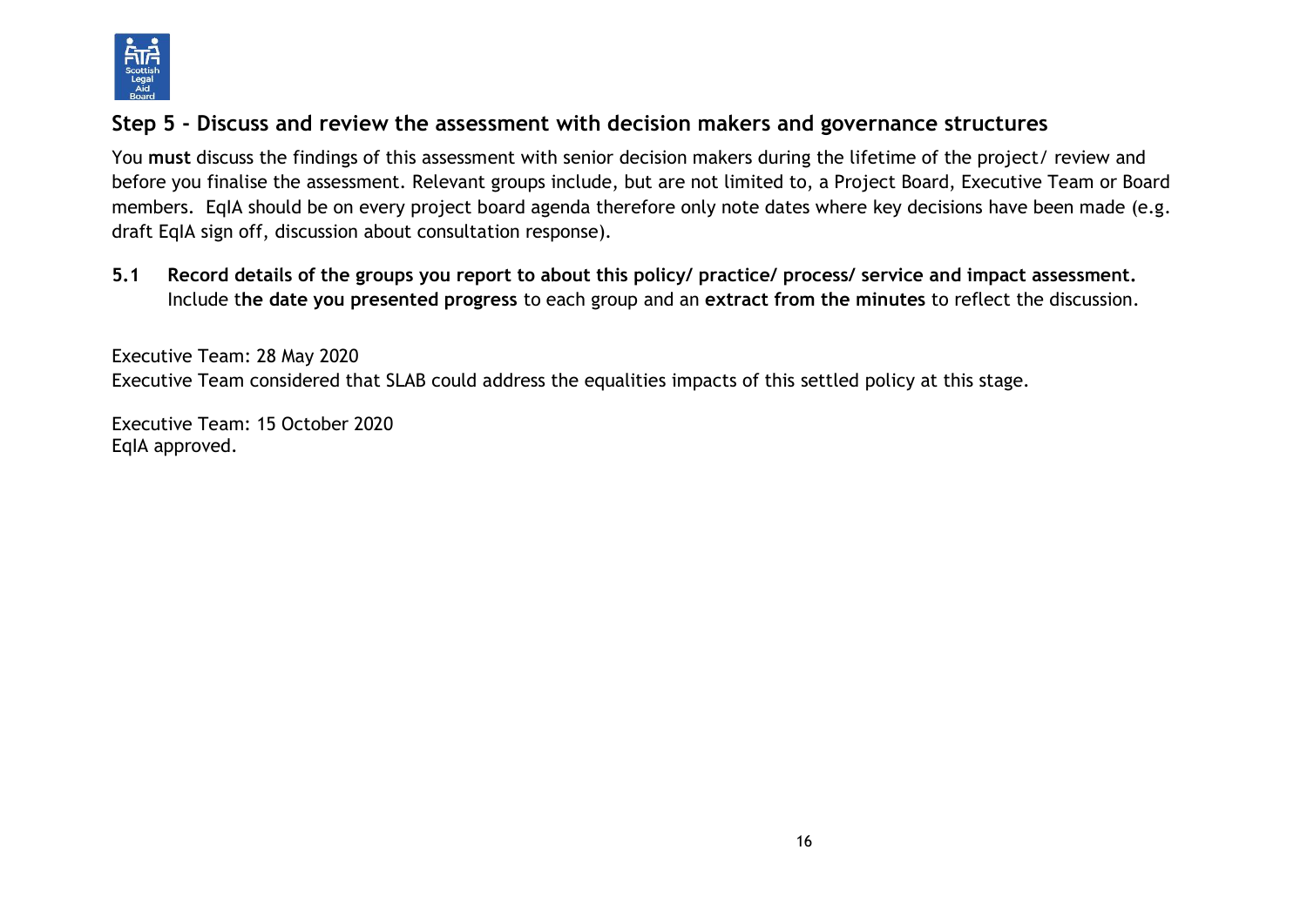

## **Step 6 – Post-implementation actions and monitoring impact**

There may be further actions or changes planned after the policy/ practice/ process/ service is implemented and this assessment is signed off. It is important to continue to monitor the impact of your policy/ practice/ process/ service on equality groups to ensure that your actual or likely impacts are those you recorded. This will also highlight any unforeseen impacts.

**6.1 Record any ongoing actions below.** This can be copied from the project action log or elsewhere in this assessment and should include timescales and person/ team responsible.If there are no outstanding items please make this clear.

Record, and in due time review the records of applications received for summary and solemn criminal legal aid

- **6.2 Note here how you intend to monitor the impact of this policy/ practice/ process/ service on equality groups**. In the table below you should:
	- list the relevant measures,
	- Identify who or which team is responsible for implementing or monitoring any changes
	- Where the measure will be reported to ensure any issues can be acted on as appropriate.

| <b>Measure</b>                                     | Lead department/ individual | Reporting (where/ frequency)   |
|----------------------------------------------------|-----------------------------|--------------------------------|
| I ICQU will review any refusals at least annually. | Manager of Analytics        | Report provided to Director of |
|                                                    |                             | <b>Operations</b>              |

**6.3 EqIA review date.** This EqIA should be reviewed as part of the wider post-implementation review of the policy/ practice/ process/ service. The date should not exceed 3 years from the policy/ practice/ process/ service implementation date. Decisions under this policy are rare and we assess the risk associated with this policy area as low and accordingly have assigned a longer than usual review date**.** 

01/10/2024